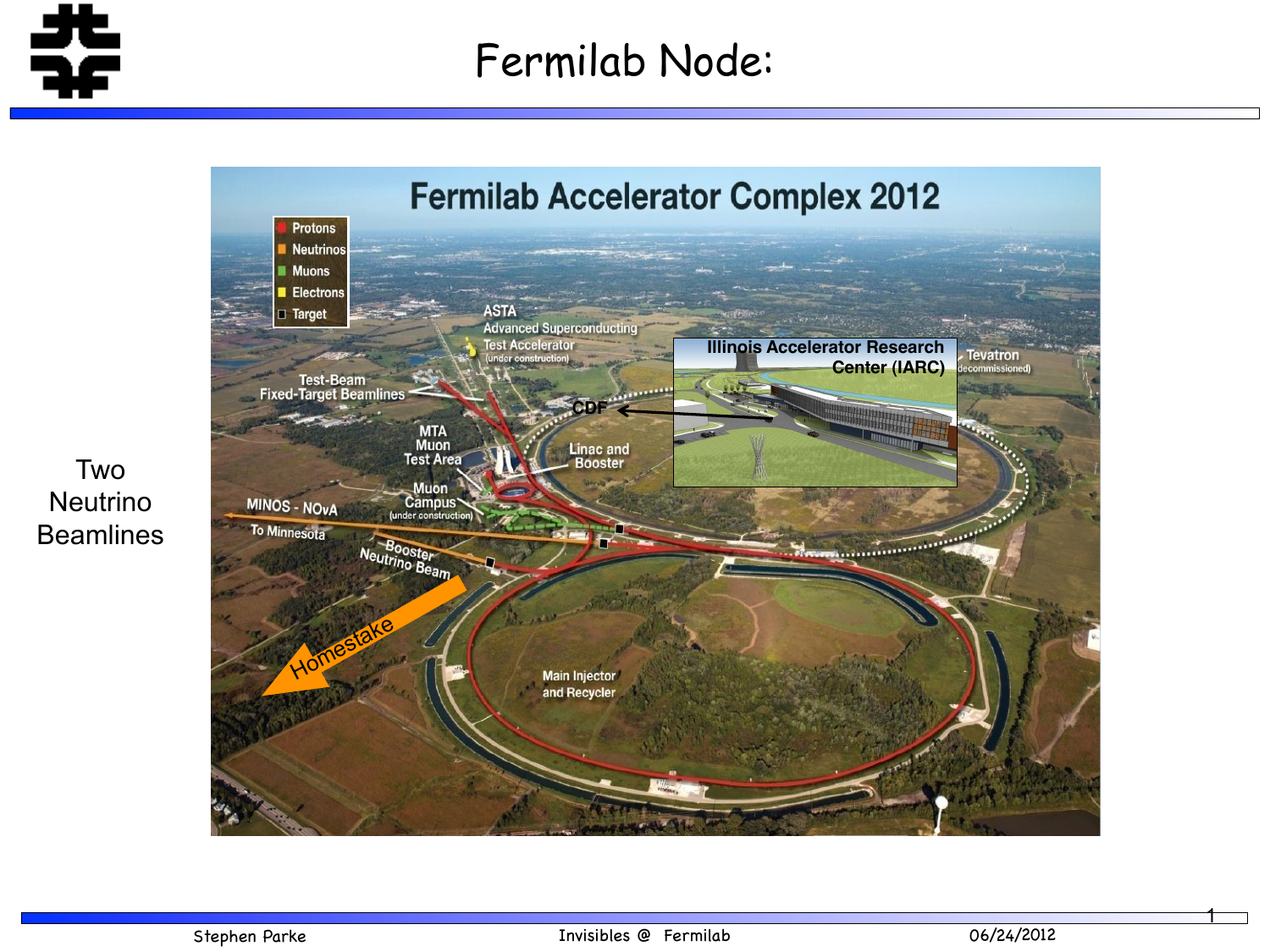

- Booster Neutrino Beamline (0.2-1.2 GeV, 10-20 kW)
	- miniBooNE
	- SciBooNE (data taking complete)
	- microBooNE (under construction)
	- ? LAr1 (1 kton LAr detector)
- NuMI Beamline (1-10 GeV, 400 kW 700kW 1200 kW (max)
	- Argonut (data taking complete)
	- MINERVA
	- MINOS & MINOS+ (on-axis @ 735 km)
	- NOvA (12 mrad off axis @ 810 km under construction) NDOS (running)
- New Possibilities
	- ? New Beamiline to Homestake (1-5 GeV, 700 kW upto 2.1 MW)
		- ? LBNE
	- ? NuSTORM (muon storage ring for SBL physics)
- Dark Matter& Dark Energy Experiments (COUPP, DES, ...)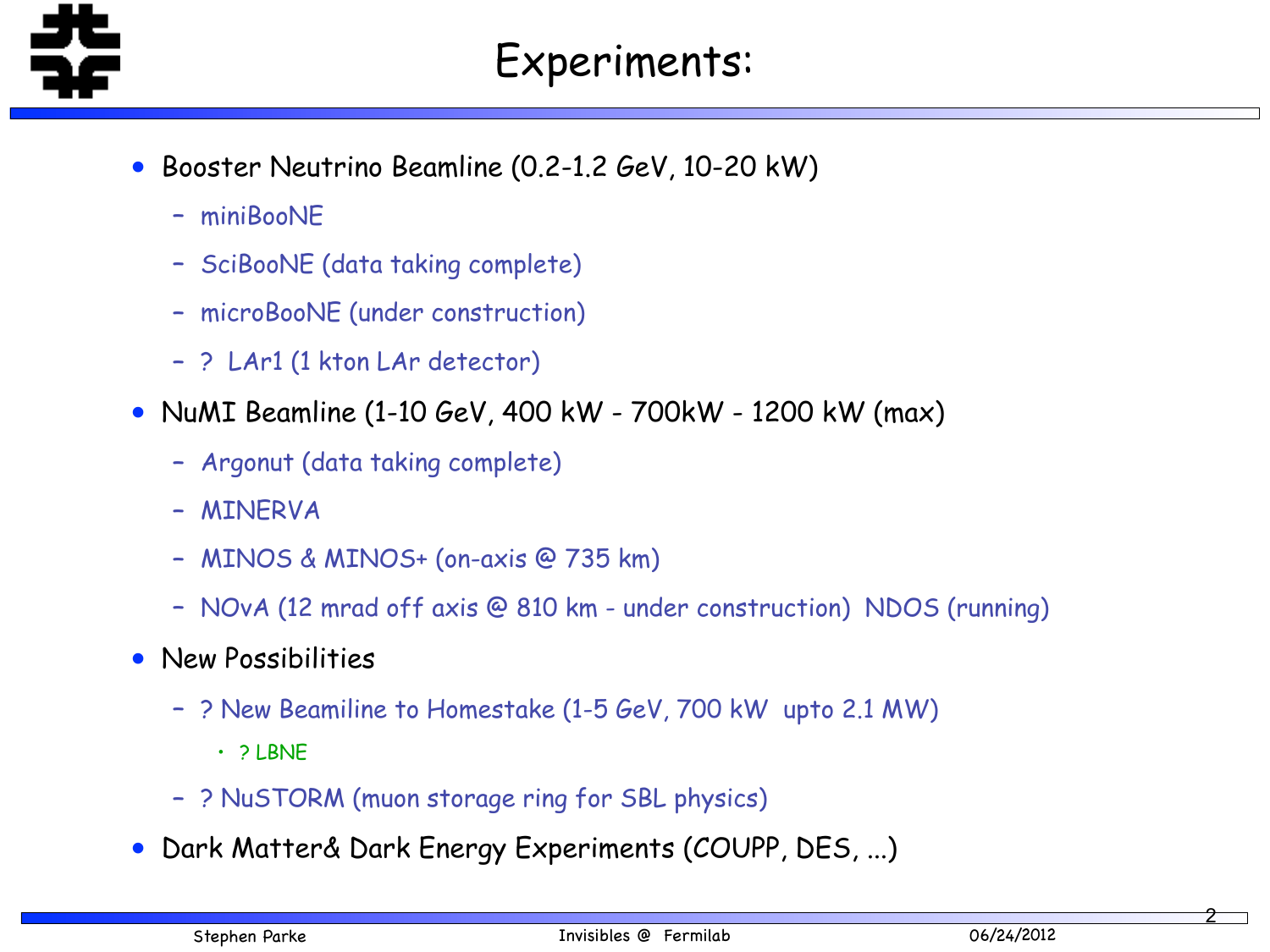

(J. St. James) (L. Vergili)<br>(L. Vergili)

| <b>NEUTRINO DEPARTMENT</b><br>S. Brice, Head<br>R. Plunkett, Deputy Head                                                                                                                                               |                                                                                                                                                                                                   |                                                                                                                                                                                                                |                                                                                                                                                     |
|------------------------------------------------------------------------------------------------------------------------------------------------------------------------------------------------------------------------|---------------------------------------------------------------------------------------------------------------------------------------------------------------------------------------------------|----------------------------------------------------------------------------------------------------------------------------------------------------------------------------------------------------------------|-----------------------------------------------------------------------------------------------------------------------------------------------------|
| <b>ADMIN. SUPPORT</b><br>(E. Johnson)<br>(S. Schuler)                                                                                                                                                                  |                                                                                                                                                                                                   |                                                                                                                                                                                                                |                                                                                                                                                     |
| <b>LBNE</b><br>B. Baller, Ldr<br>(C. Escobar, IF)<br>A. Hahn<br>T. Junk<br>(B. Lundberg)<br>S. Moed-sher<br>M. Stancari<br>J. Raaf<br>G. Zeller<br><u>LIQUID ARGON R&amp;D</u><br>(S. Pordes, Ldr.)<br>H. Jostlein, OC | <u>NOVA</u><br>J. Cooper, Ldr.<br>H. Brown<br>H. Ferguson<br>W. Freeman<br>D. Jensen<br>(P. Lukens)<br>(T. Miao)<br>M. Muether, RA<br>D. Perevalov, RA<br>T. Sarlina<br>P. Shanahan<br>R. Tesarek | <b>MICROBOONE</b><br>R. Rameika, Ldr.<br>B. Carls, RA<br>C. James<br>R. Krull<br>S. Lockwitz, RA<br>M. Soderberg<br><b>MINOS</b><br>(R. Plunkett, Ldr.)<br>R. Pahlka, RA<br>B. Rebel, WF<br>$(V.$ Singh, $IF)$ | <b>MINER<sub>V</sub>A</b><br>J. Morfin, Ldr.<br>D. Boehnlein<br>D. Hahn<br>D. Harris<br>J. Osta, RA<br>D. Schmitz, LF<br>R. Snider<br>(D. Torretta) |

 $\overline{\mathbf{B}}$ **B** COLLID  $\lambda$ UCIOI. F  $\sum_{n=1}^{\infty}$ Members of the Computer Sector: Adam Para, .......

alists of Fermilab experiments (previous page) J. Greenwood spen lah ex  $\mathbf{M}$  Mishina <u>ume</u> a All experimentalists of Fermilab experiments (previous page) R. Yarema spend some time at Fermilab!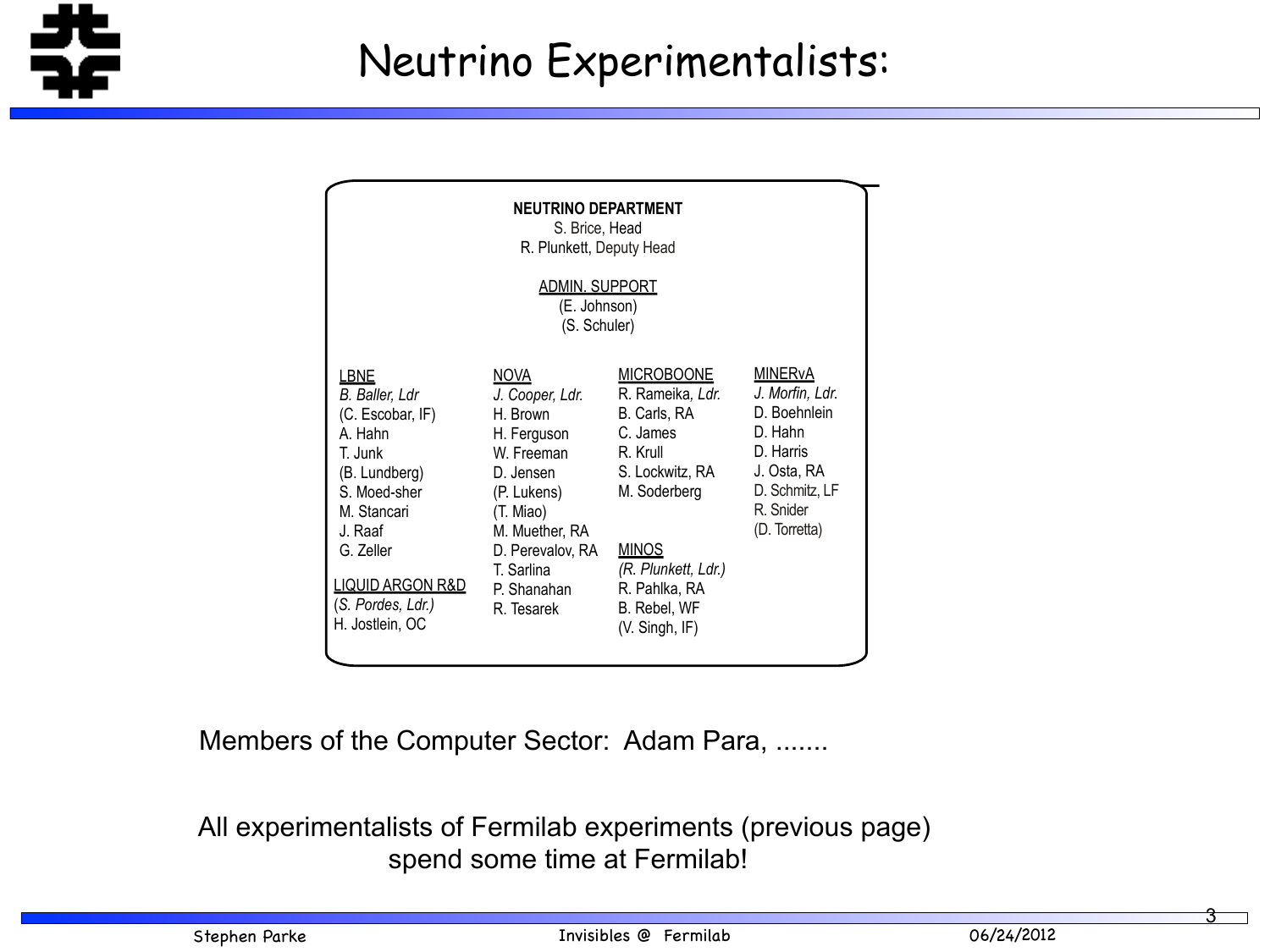

 $\frac{1}{2}$  -  $\frac{1}{2}$ 



4

A. Jonckeere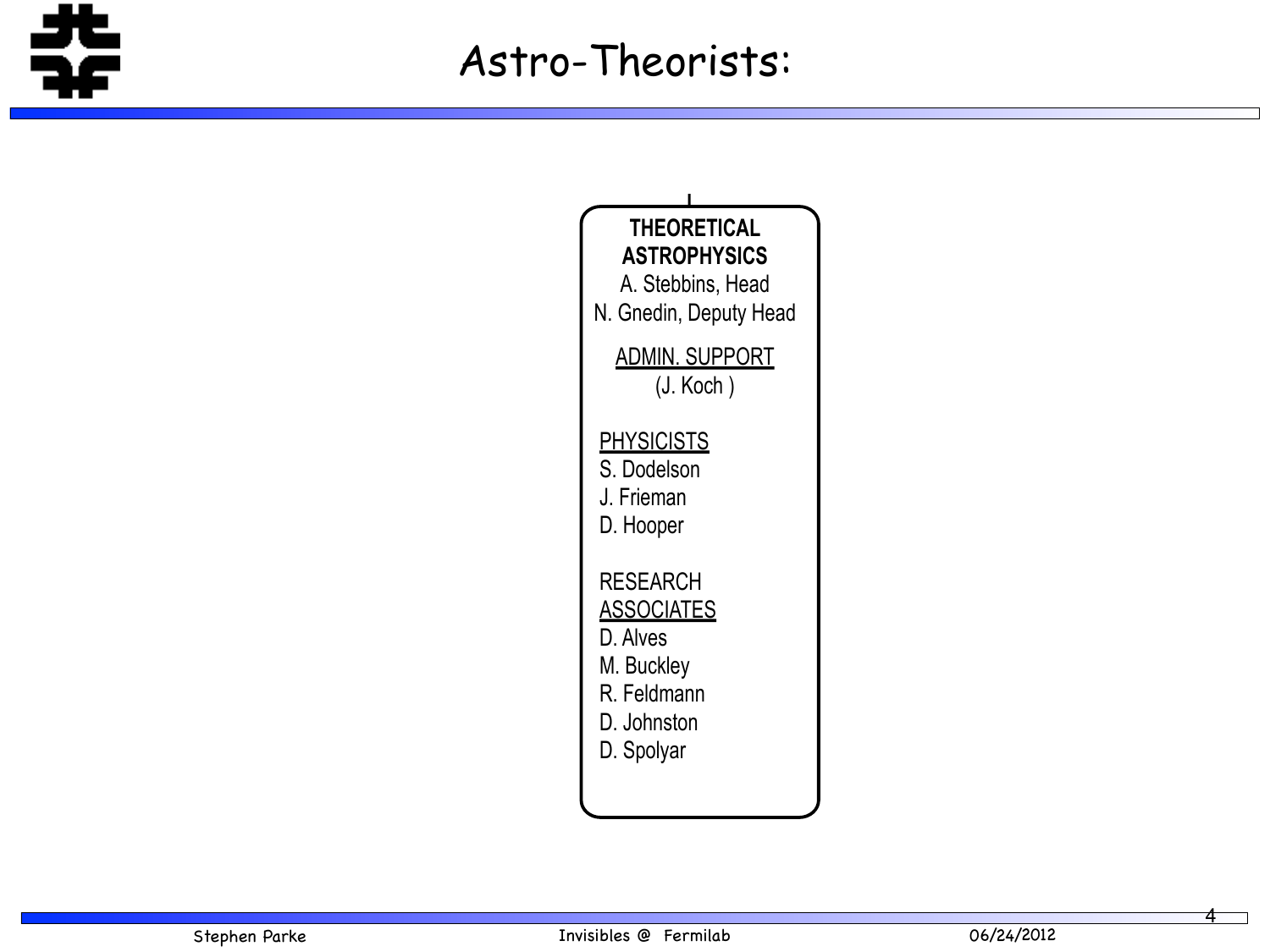

Z. Shi

P. Lippert

....

A. L. Soha

....

## Particle Theorists:

**Meutrino Theorists:** Boris Kayser Joachim Kopp Chris Quigg Stephen Parke

**BSM/Dark Matter Theorists: Paddy Fox** Roni Harnik

C. Gingu

M. Kozlovsky

**THEORETICAL PHYSICS** S. Parke, Head ADMIN. SUPPORT (O. Vizcarra) **PHYSICISTS** J. Campbell M. Carena B. Dobrescu E. Eichten K. Ellis P. Fox W. Giele R. Harnik C. Hill B. Kayser A. Kronfeld J. Lykken P. Mackenzie C. Quigg **Post Docs ASTROPHYSICS** A. Stebbins, Head N. Gnedin, Deputy Head RESEARCH **ASSOCIATES** W. Altmannshofer J. Alwall J. Kopp A. Martin E. Neil N. Shah G. Stavenga C. Williams F. Yu

*B. Baller, Ldr* ia neonle  $\sim$  H  $\sim$ the "Invisibles Frontier." Trying to hire new excellent young people in

Heavily involved in: LBNE reconfiguration

 $\mathcal{R}_{\mathbf{z}}$ 

Short Baseline Task Force

 $/h$ ttn $\cdot$ / (http://www.fnal.gov/directorate/program\_planning/June2012Public/ PAC AgendaDraft June 2012 v2-3.htm)

FCPA - Fermilab Center for Particle Astrophysics and Particle Astrophysics and Particle Astrophysics and Particle Astrophysics and Particle Astrophysics and Particle Astrophysics and Particle Astrophysics and Particle Astr Class Thooratical Dhy World Class Theoretical Physics Research as well as to support the Fermilab experimental program (mission alignment!)